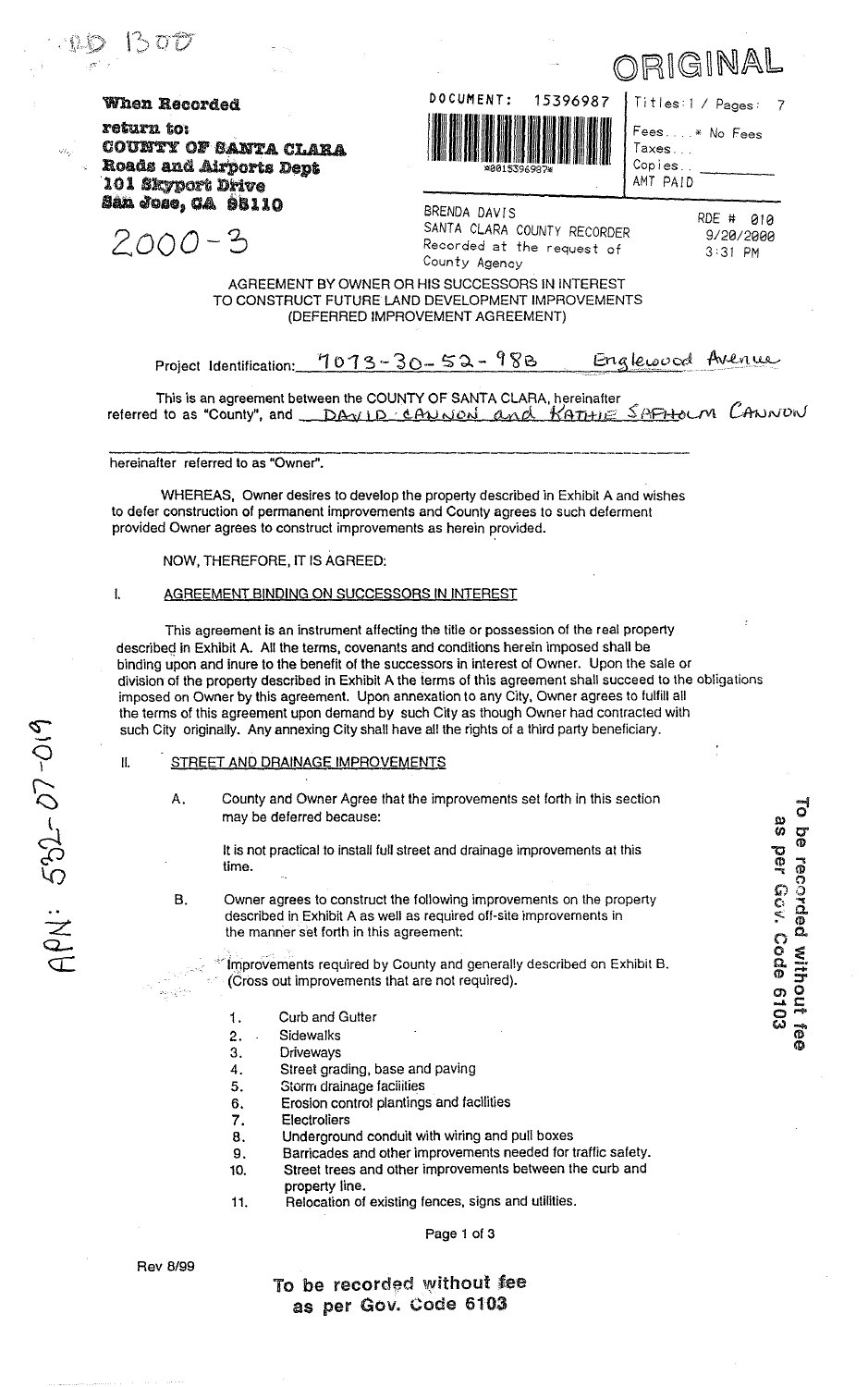1. 2. 经现货户库 LILE ET WYKE PL o do a meninta do Mario.<br>Anton e escritor desenvolveiro. n (1986)<br>Geografi (1987), Mari San Borge (San Borge)

 $\cdot$   $\cdot$ 

- 12. Payments of a pro rata share of the costs as determined by the County of a storm drainage or street improvement which has been. or is to be. provided by others or jointly provided by Owner and others where such facility benefits the property described in Exhibit A.
- C. When the County Road Commissioner or County Surveyor determines that the reasons for the deferment of the improvements as set forth in Section II no longer exists. he shall notify Owner in writing to commence their installation and construction. The notice shall be mailed to the current owner or owners of Ihe land as shown on the latest adopted County assessment roll. The notice shall describe the work to be done by owners. Ihe time within which the work shall commence and the time within which the work shall be completed. All or any portion of said improvements may be required at a specified time. Each owner shall participate on a pro rata basis in the cost of the improvements to be installed. If Owner is Obligated to pay a pro rata share of a cost of a facility provided by others, the notice shall include the amount to be paid and the time when payment must be made.

### III. PERFORMANCE OF THE WORK

Owner agrees to perform ihe work and make the payments required by County as set forth herein or as modified by the Board of Supervisors. Owner shall cause plims and specifications for the improvements to be prepared by competent persons legally qualified to do the work and to submit said improvement plans and specifications for approval prior to commencement of the work described in the notice and to pay County inspection fees. The work shall be done in accordance with County standards in effect at the lime improvement plans are submitted for approval. Owner agrees 10 commence and complete the work within the time specified in the notice and to notify the County at least 48 hours prior to start 01 work. In the event Owner fails to construct any improvements required under this agreement. County may. at its option. do the work and collect all the costs from the owner. Permission to enter onto the property of Owner is granted to County or its contractor as may be necessary to construct such improvements.

### IV. JOINT COOPERATIVE PLAN

Owner agrees to cooperate upon notice by County with other property owners. the County and other public agencies to provide the improvements set forth herein under a joint cooperative plan including the formation of a focal improvements district. if this method is feasible to secure the installation and construction of the improvements.

#### V. REVIEW OF REQUIREMENTS

If Owner disagrees with the requirements set forth in any notice to commence installation of improvements he shall, within 30 days of the date the notice was mailed, request a review of the requirements by the Board of Supervisors of County. The Decision of this Board shall be binding upon both County and Owner.

#### VI. MAINTENANCE OF IMPROVEMENTS

County agrees to accept for maintenance those improvements specified in Section II which are constructed and completed in accordance with County standards and requirements and are installed within rights of way or easements dedicated and accepted by resolution of the Board of Supervisors.

Deferred Improvemenl Agreement

Page 2 of 3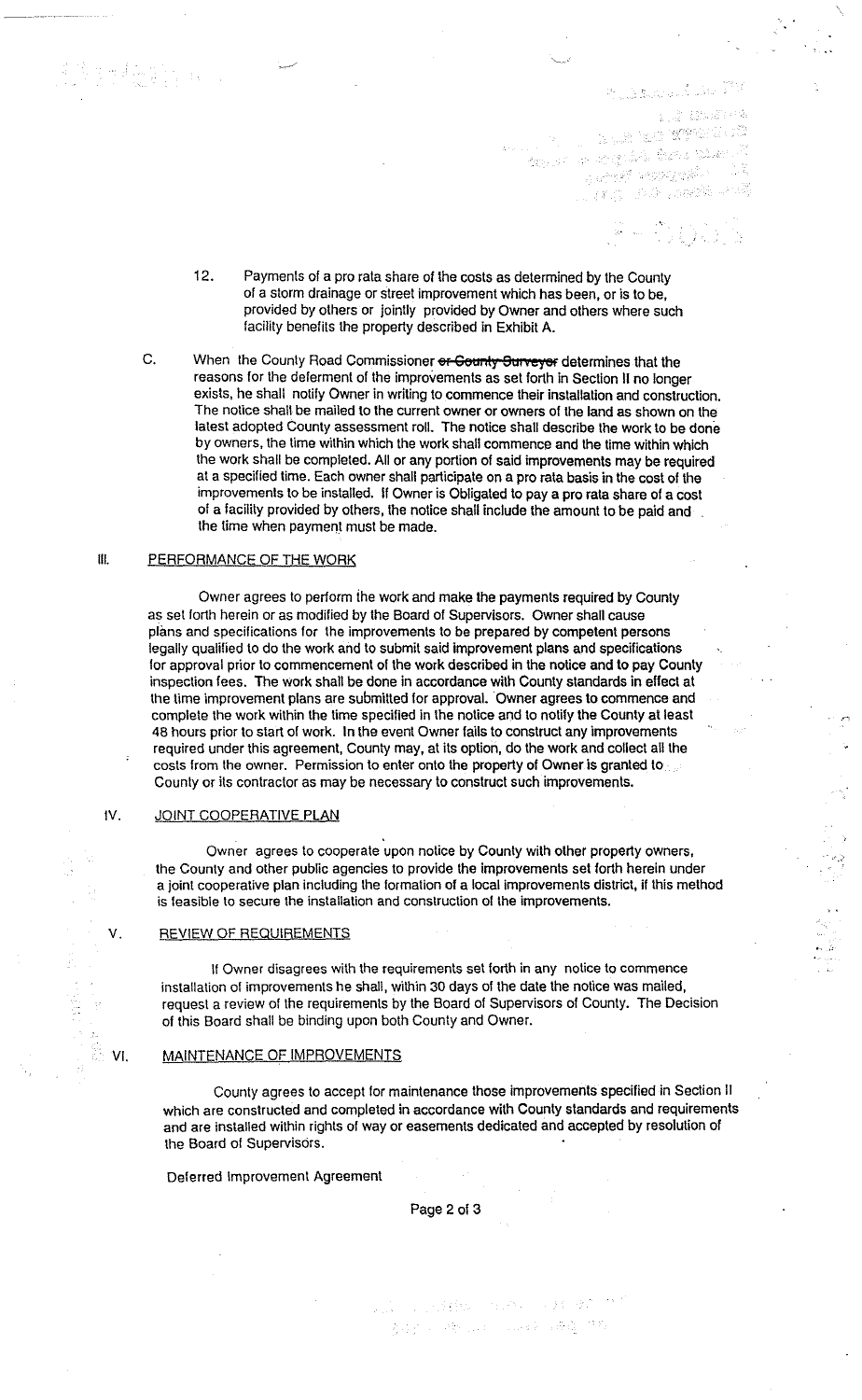Owner agrees to provide any necessary temporary drainage facilities, access road or other required improvements, to assume responsibility for the proper functioning thereof, to submit plans to the appropriate County agency for review, if required,and to maintain said improvements and facilities in a manner which will preclude any hazard to life or health or damage to adjoining property.

### BONDS

VII. Prior to approval of improvement plans by the County, Owner may be required to execute and deliver to the County a faithful performance bond and a labor and materials bond in a n amount and form acceptable to County to be released by the Board of Supervisors in whole or in part upon completion of the work required and payment of all persons furnishing labor and materials in the performance of the work.

### VIII. INSURANCE

Owner shall maintain; or shall require any contractor engaged to perform the work to maintain, at all times during the performance of the work called herein, a separate policy of insurance in a form and amount acceptable to County.

#### IX. INDEMNITY

The Developer shall assume the defense and indemnify and save harmless the County, its officers, agents, and employees, from every expense, liability or payment by reason of injury "including death" to persons or damage to property suffered through any act or omission, including passive negligence or act of negligence, or both, of the Developer, his employees, agents, contractors, subcontractors, or anyone directly or indirectly employed by either of them, or arising in any way from the work called for by this agreement, on any part of the premises, including those matters arising out of the deferment of permanent drainage facilities or the adequacy, safety, use or nonuse of temporary drainage facilities, the performance or nonperformance of the work. This provision shall not be deemed to require the developer ·to indemnify the County against the liability for damage arising from the sole negligence or willful misconduct of the County or its agents, servants or independent contractors who are directly responsible to the County.

IN WITNESS WHEREOF, County has executed this agreement as of

December 30, 1999.

COUNTY OF SANTAICLARA  $M$  ,  $M$  ,  $M$  ,  $M$  ,  $M$  ,  $M$  ,  $M$  ,  $M$  ,  $M$  ,  $M$ nty Road Commissioner <del>or</del> <del>Surveyar</del>

WITNESS WHEREOF, Owner has executed this agreement as of

Owner(s)

(Sign Names Exactly as they Appear on Deed of Title).

APPROVED AS TO FORM AND LEGALITY:  $\frac{1}{\frac{8}{49}}$ 

Deputy County Counsel **County** (Date)

Page 3 of 3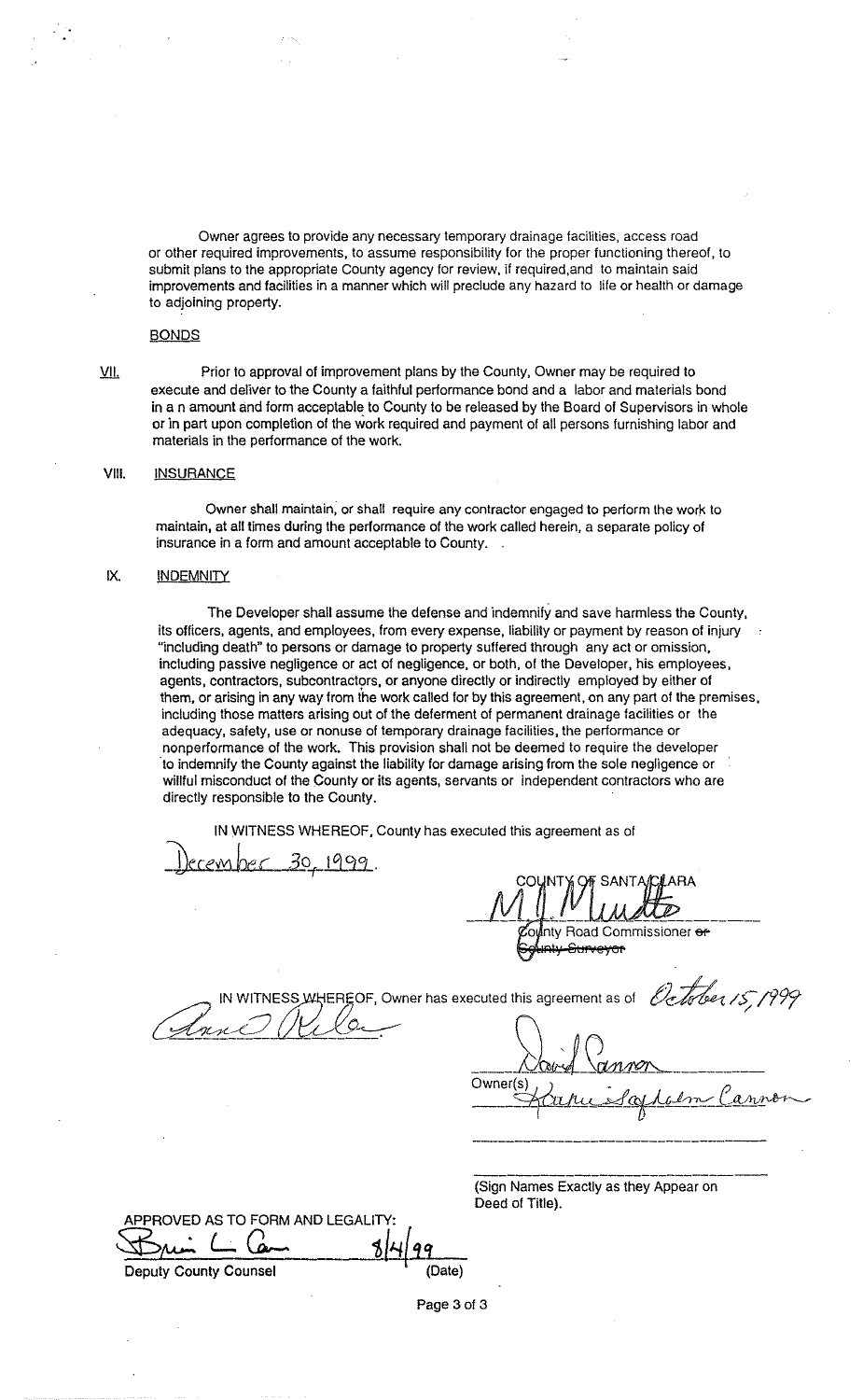ALL-PURPOSE ACKNOWLED^WENT

| State of $Z'$                                                                                                                                                  |                                                                                                                         |
|----------------------------------------------------------------------------------------------------------------------------------------------------------------|-------------------------------------------------------------------------------------------------------------------------|
| County of                                                                                                                                                      |                                                                                                                         |
|                                                                                                                                                                |                                                                                                                         |
| On $0.6 + 15.799$ before me, <i>ANNe He Rebec</i> N& takeful 6/16.<br>Personally appeared - David Cannon and Del Real Control (e.g., "Jane Doe, Notary Public" |                                                                                                                         |
|                                                                                                                                                                |                                                                                                                         |
|                                                                                                                                                                |                                                                                                                         |
| $\Box$ personally known to me - OR - $\Box$ proved to me on the basis of satisfactory evidence to be the person(s)                                             | whose name(s) is/are subscribed to the within instrument and acknowl-                                                   |
|                                                                                                                                                                | edged to me that he/she/they executed the same in his/her/their autho-                                                  |
|                                                                                                                                                                | rized capacity(ies), and that by his/her/their signature(s) on the instru-                                              |
| acted, executed the instrument.                                                                                                                                | ment, the person(s), or the entity upon behalf of which the person(s)                                                   |
| <b>ANNETTE REBER</b>                                                                                                                                           |                                                                                                                         |
| Commission # 1128991<br>Notary Public - California                                                                                                             | WITNESS my hand and official seal.                                                                                      |
| Santa Clara County<br>Comm. Expires Mor 31, 2001                                                                                                               |                                                                                                                         |
|                                                                                                                                                                | Sionature of Notary Public                                                                                              |
|                                                                                                                                                                |                                                                                                                         |
|                                                                                                                                                                | <b>OPTIONAL</b>                                                                                                         |
| Though the data below is not required by law, it may prove valuable to persons relying on the document and could prevent                                       |                                                                                                                         |
| fraudulent removal and reattachment of this form to another document.                                                                                          |                                                                                                                         |
|                                                                                                                                                                | Description of Attached Document $FD \# 7073.30.52 - 988$<br>Agreement by Crower of his Successors Interest 4 Construct |
|                                                                                                                                                                |                                                                                                                         |
|                                                                                                                                                                |                                                                                                                         |
| Document Date:                                                                                                                                                 | Number of Pages: \                                                                                                      |
| Signer(s) Other Than Named Above: $\sim \mu \circ \mu \circ \mu$                                                                                               |                                                                                                                         |
|                                                                                                                                                                |                                                                                                                         |
| Capacity(ies) Claimed by Signer(s)                                                                                                                             |                                                                                                                         |
| Signer's Name: David Cauwon                                                                                                                                    | Signer's Name: Kathie Sa Fholm Cannor                                                                                   |
| <b>a</b> Individual                                                                                                                                            | <b>4</b> Individual                                                                                                     |
| □ Corporate Officer                                                                                                                                            | <b>Q</b> Corporate Officer                                                                                              |
| $\text{Title}(s):$                                                                                                                                             | $\text{Title}(s):$<br>Q Partner - Q Limited Q General                                                                   |
| Q Partner - Q Limited Q General<br><b>Q</b> Attorney-in-Fact                                                                                                   | <b>Q</b> Attorney-in-Fact                                                                                               |
| <b>Q</b> Trustee<br>RIGHT THUMBPRINT                                                                                                                           | <b>Q</b> Trustee<br>RIGHT THUMBPRINT                                                                                    |
| <b>Q</b> Guardian or Conservator<br>OF SIGNER<br>Q Other: 2000                                                                                                 | <b>Q</b> Guardian or Conservator<br>OF SIGNER<br>Q Other: _______________                                               |
| Top of thumb here                                                                                                                                              | Top of thumb here                                                                                                       |
|                                                                                                                                                                |                                                                                                                         |
| Signer Is Representing:                                                                                                                                        | Signer Is Representing:                                                                                                 |
|                                                                                                                                                                |                                                                                                                         |
|                                                                                                                                                                |                                                                                                                         |
|                                                                                                                                                                |                                                                                                                         |
|                                                                                                                                                                |                                                                                                                         |
|                                                                                                                                                                |                                                                                                                         |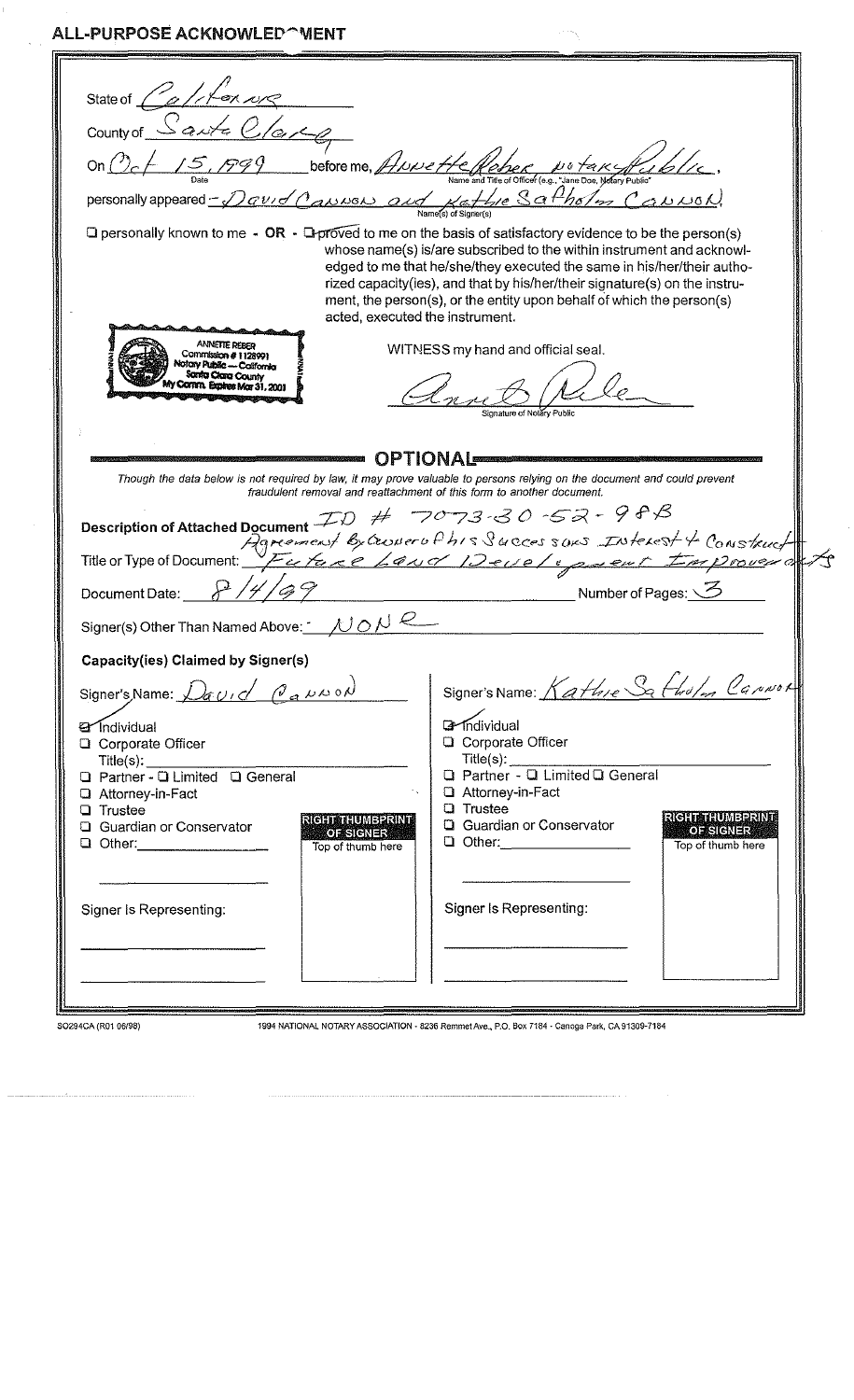# **CALIFORNIA ALL-PURPOSE ACKNOWLEDGMENT**

| State of California                                                                                                                                                                                                                                   |                                                                                                                                                                                  |  |  |
|-------------------------------------------------------------------------------------------------------------------------------------------------------------------------------------------------------------------------------------------------------|----------------------------------------------------------------------------------------------------------------------------------------------------------------------------------|--|--|
|                                                                                                                                                                                                                                                       |                                                                                                                                                                                  |  |  |
| County of                                                                                                                                                                                                                                             |                                                                                                                                                                                  |  |  |
|                                                                                                                                                                                                                                                       |                                                                                                                                                                                  |  |  |
| on December 30, 1999 before me, Scott M. Brady Notary Public,                                                                                                                                                                                         |                                                                                                                                                                                  |  |  |
|                                                                                                                                                                                                                                                       |                                                                                                                                                                                  |  |  |
|                                                                                                                                                                                                                                                       | Expersonally known to me $-\text{OR}-\square$ proved to me on the basis of satisfactory evidence to be the person(s)<br>whose name(s) is/are-subscribed to the within instrument |  |  |
|                                                                                                                                                                                                                                                       | and acknowledged to me that he/she/they executed the                                                                                                                             |  |  |
| SCOTT M.BRADY                                                                                                                                                                                                                                         | same in his/her/their authorized capacity (ies), and that by<br>his/her/their signature(s) on the instrument the person(s),                                                      |  |  |
| Commission # 1082878<br>Notary Public — California                                                                                                                                                                                                    | or the entity upon behalf of which the person(s) acted,                                                                                                                          |  |  |
| Santa Clara County<br>My Comm. Expires Jan 15,2000                                                                                                                                                                                                    | executed the instrument.                                                                                                                                                         |  |  |
|                                                                                                                                                                                                                                                       | WITNESS my hand and official seal.                                                                                                                                               |  |  |
|                                                                                                                                                                                                                                                       |                                                                                                                                                                                  |  |  |
|                                                                                                                                                                                                                                                       | u M. SRad                                                                                                                                                                        |  |  |
|                                                                                                                                                                                                                                                       |                                                                                                                                                                                  |  |  |
| OPTIONAL                                                                                                                                                                                                                                              |                                                                                                                                                                                  |  |  |
|                                                                                                                                                                                                                                                       |                                                                                                                                                                                  |  |  |
|                                                                                                                                                                                                                                                       | fraudulent removal and reattachment of this form to another document.                                                                                                            |  |  |
|                                                                                                                                                                                                                                                       | Though the information below is not required by law, it may prove valuable to persons relying on the document and could prevent                                                  |  |  |
| <b>Description of Attached Document</b>                                                                                                                                                                                                               |                                                                                                                                                                                  |  |  |
|                                                                                                                                                                                                                                                       |                                                                                                                                                                                  |  |  |
| Document Date: _______                                                                                                                                                                                                                                | Title or Type of Document: Defensed Improvement Agreement<br>Number of Pages: __________                                                                                         |  |  |
|                                                                                                                                                                                                                                                       |                                                                                                                                                                                  |  |  |
| Capacity(ies) Claimed by Signer(s)                                                                                                                                                                                                                    |                                                                                                                                                                                  |  |  |
|                                                                                                                                                                                                                                                       |                                                                                                                                                                                  |  |  |
|                                                                                                                                                                                                                                                       |                                                                                                                                                                                  |  |  |
| $\Box$ Individual<br>□ Corporate Officer                                                                                                                                                                                                              | $\Box$ Individual<br>□ Corporate Officer                                                                                                                                         |  |  |
|                                                                                                                                                                                                                                                       | $\text{Title}(s):$                                                                                                                                                               |  |  |
| Title(s): $\Box$ Denoted Denoted Denoted Denoted Denoted Denoted Denoted Denoted Denoted Denoted Denoted Denoted Denoted Denoted Denoted Denoted Denoted Denoted Denoted Denoted Denoted Denoted Denoted Denoted Denoted Denote<br>□ Attorney-in-Fact | $\Box$ Partner $\overline{-}\Box$ Limited $\Box$ General<br>□ Attorney-in-Fact                                                                                                   |  |  |
| $\Box$ Trustee                                                                                                                                                                                                                                        | $\Box$ Trustee<br><b>RIGHT THUMBPRINT</b>                                                                                                                                        |  |  |
| □ Guardian or Conservator                                                                                                                                                                                                                             | □ Guardian or Conservator<br><b>OF SIGNER</b><br><b>OF SIGNER</b><br>Top of thumb here<br>□ Other: _______________                                                               |  |  |
|                                                                                                                                                                                                                                                       |                                                                                                                                                                                  |  |  |
|                                                                                                                                                                                                                                                       |                                                                                                                                                                                  |  |  |
| Signer Is Representing:                                                                                                                                                                                                                               | RICHTTHUMBPRINT<br>Top of thumb here<br>Signer Is Representing:                                                                                                                  |  |  |
|                                                                                                                                                                                                                                                       |                                                                                                                                                                                  |  |  |

@ 1995 National Notary Association . 8236 Remmet Ave., P.O. Box 7184 . Canoga Park, CA 91309-7184 Prod. No. 5907 Reorder: Call Toll-Free 1-800-876-6827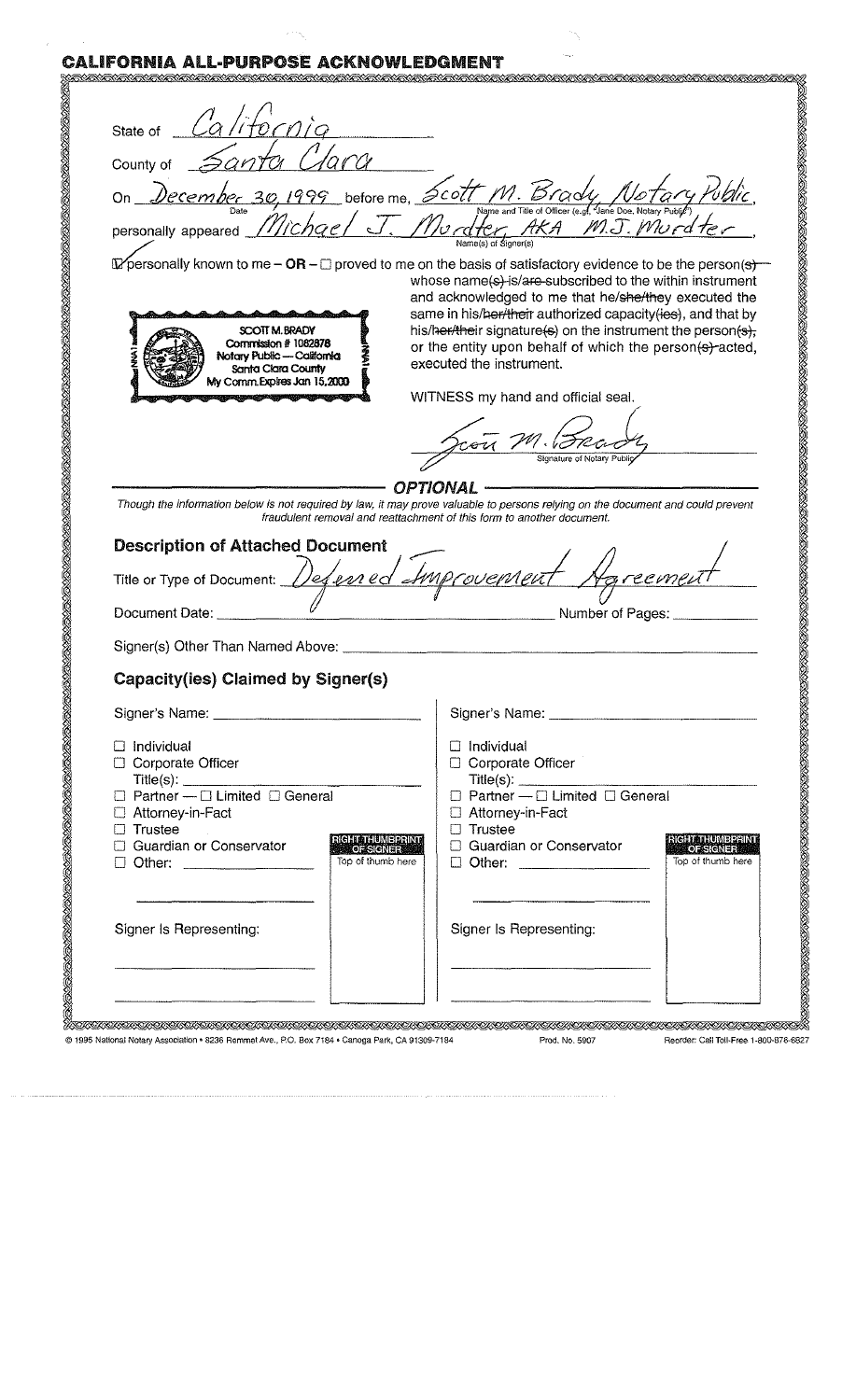# **EXHIBIT "A"**

# **DEED**

All that certain parcel of land described in that Grant Deed, from Kathie J. Safholm to David Cannon and Kathie Safholm Cannon recorded in Document #14973943 Official Records, Office of the Recorder, County of Santa Clara, State of Califomia, which description is by this reference incorporated herein.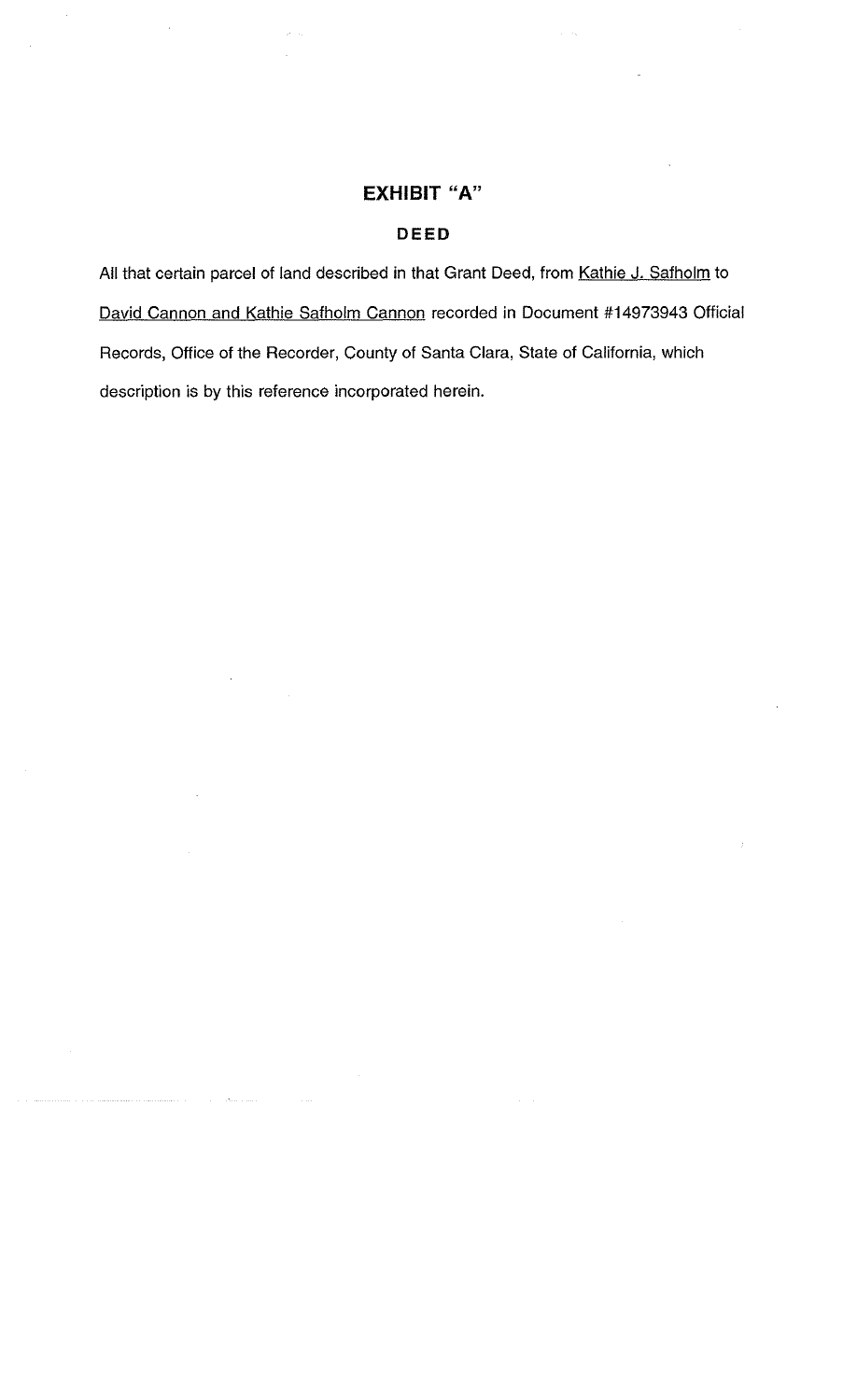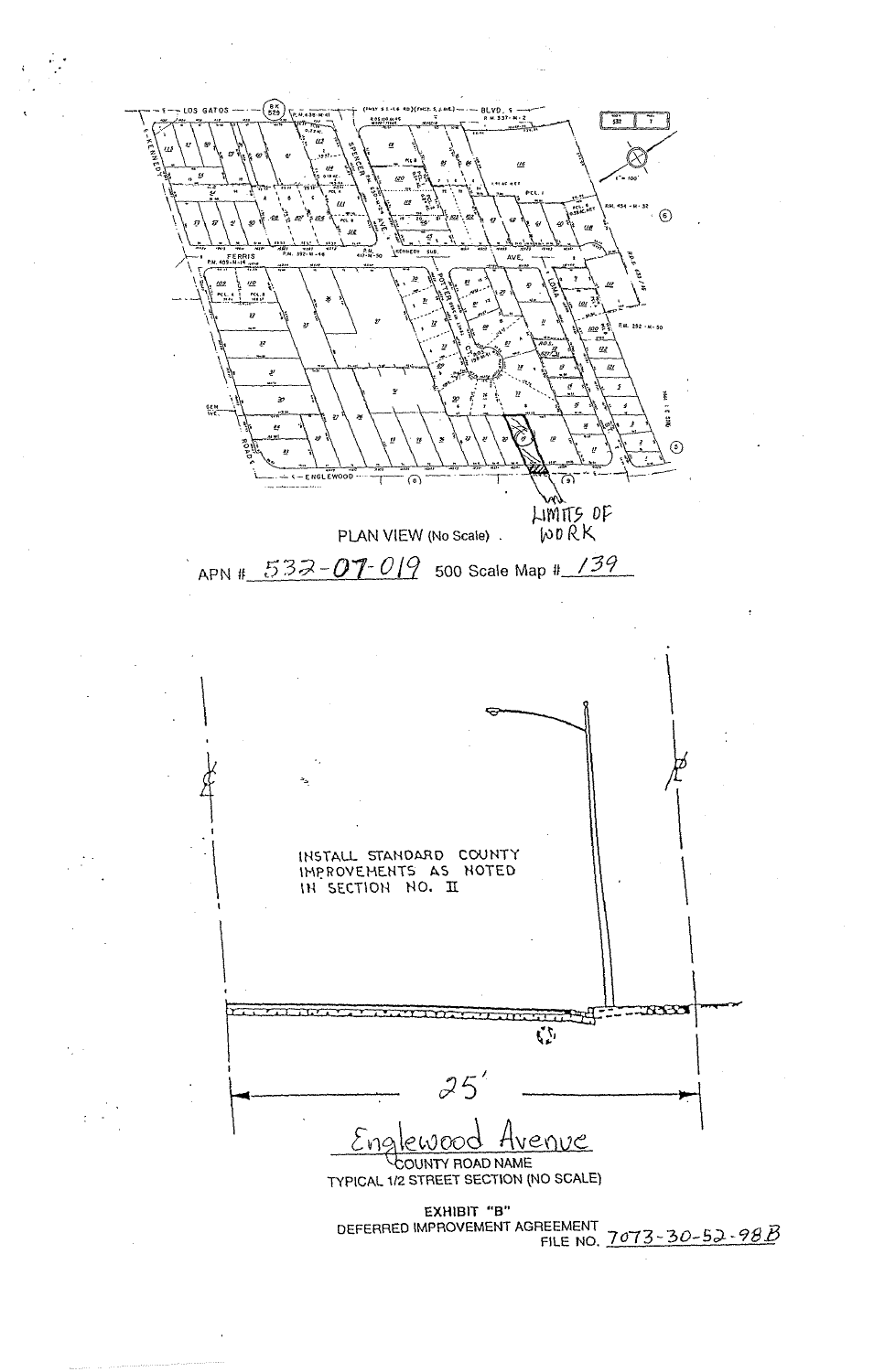$\bigcirc$  Rd 1300

December 2. 1960

Mr. Robert **M.** Davies Attorney at Law-Post Office Box 946 Los Gatos. California

Dear Mr. Davies:

This is to advise that the Board of Supervisors approved your request on behalf of Hillbrook School for permission to install guide signs at turn of Kennedy Road and Englewood Avenue, and at Marchmont Drive and Englewood Avenue.

Very truly yours,

BOARD OF SUPERVISORS

Eileen L. Owen. Deputy Clerk of the Board

ELO: jm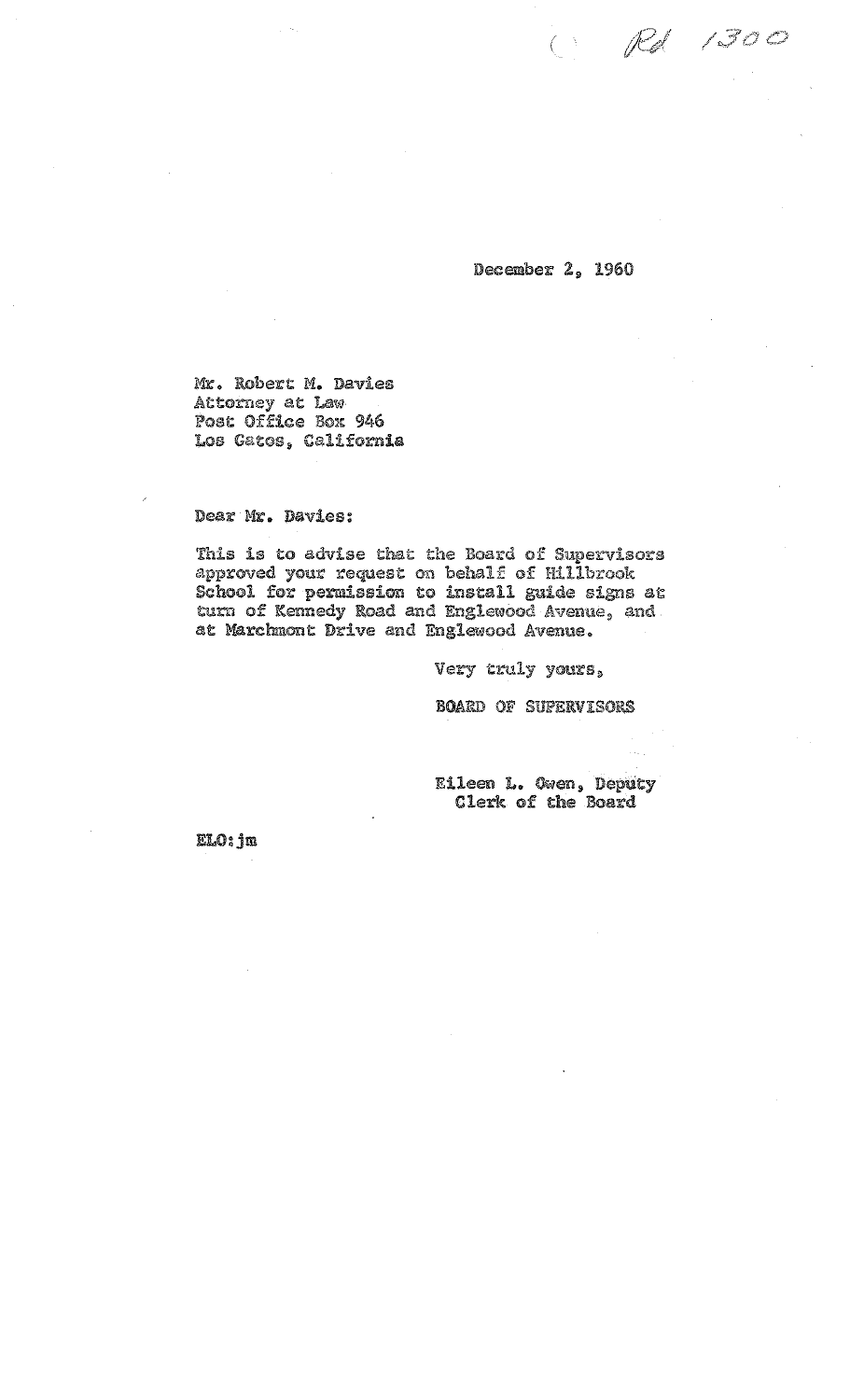|  | This Judenture, Made the thirty-first day of August<br>in the year of our Lord, nineteen hundred and thirty eight<br><b>BETWEEN</b>               |
|--|---------------------------------------------------------------------------------------------------------------------------------------------------|
|  | CHARLES A. MANN and HATTIE ANN MANN, his wife, SARAH JONES CONWELL,                                                                               |
|  | unmarried, JOSEPHINE MINEO<br>and MARY J. LITTLEFIELD, a widow, of the County of Santa Clara,<br>and LUKE PULICH<br>of the County of LOS Angeles, |
|  | $\mathcal{A}_{k_1 k_2 k_3 k_4}$ State of California, the part is seemed by the first part, and the COUNTY OF SANTA CLARA, a body                  |
|  | politic and corporate and a political subdivision of the State of California, the party of the second part,                                       |
|  | Witnesseth: That the said parties and the first part, for and in consideration of the benefits                                                    |

accruing to the parties of the first part by reason of the acceptance

of the roadway by the party of the second part

......by these presents grant, convey, confirm and dedicate unto the said party of the second part, and to its successors and assigns forever, for use as a public road and highway, all that certain strip, piece and parcel of land, situate, lying and being in Road District Number Santa Clara, State of California, and bounded and particularly described as follows, to-wit:

Lying in the Rancho Rinconada de Los Gatos.

 $\times$ Beginning at an iron pipe set in the Southwesterly line of "Tract #38, Englewood Subdivision" as said tract is shown on a Map recorded in Book One of Maps, pages 28 and 29, in the office of the County Recorder of Santa Clara County, California, and at the common corner of that certain 44.05 acre tract deeded to Sarah Jones Conwell by R. J. O'Connor as Trustee by deed dated Dec. 27, 1933, and Recorded in Book 672 of Official Records, page 73, in the office of the County Recorder of Santa Clara County, California, and of that certain 3.052 acre tract deeded to Luke Pulich by E.<br>A. Putnam by deed dated April 5, 1929, and Recorded in Book 457 of Official Records, page 299, in the office of the County Recorder of Santa Clara, County, California, from which an iron pipe set in the center line of Englewood Avenue at the Southwesterly terminus thereof bears S. 78° 41' E. 4.03 feet, xand running thence along the Southwesterly line of said "Tract"<br>#38, Englewood Subdivision" N. 78° 41' W. 21.30 feet to an iron pipe set at the point of intersection of the Southwesterly line of said tract and the Northwesterly line of Englewood Avenue, and running thence Southwest-<br>erly on a curve to the right from a tangent bearing S. 20° 31' W. with a<br>radius of 467.04 feet through an angle of 9° 12' for a distance of 74.98 feet to an iron pipe and running thence Southwesterly on a curve to the right from a tangent bearing S. 29° 43' W. with a radius of 27.49 feet through an angle of 71° 36' for a distance of 34.37 feet to an iron pipe set in the Northeasterly line of Loma Avenue and running thence along the Northeasterly line of Loma Avenue, N. 78° 41' W. 38.32 feet to an iron pipe and running thence across Loma Avenue, S. 11° 19' W. 40.00 feet to an iron pipe and running thence across Loma Avenue, S. 11° 19' W. 40.00 feet to of 115° 08' for a distance of 50.65 feet to an iron pipe and running thence Southwesterly on a curve to the left from a tangent bearing S. 36°  $\tilde{Z}7'$  W. with a radius of 1536.38 feet through an angle of  $2^{\circ}$  06' for a distance of 56.68 feet to an iron pipe set in the dividing line between the aforementioned 3.052 acre tract deeded to Luke Pulich and that certain  $4.25$  acre tract deeded to Charles A. Mann et ux by E. A. Putnam by deed dated Dec.<br>28, 1928 and Recorded in Book 446 of Official Records, page 81, in the<br>office of the County Recorder of Santa Clara County, California, and running<br>t 21' W. with a radius of 1536.38 feet through an angle of 2° 10' for a distance of 57.93 feet to an iron pipe and running thence S. 32° 11' W.<br>268.46 feet to an iron pipe set in the dividing line between the afore-<br>mentioned 4.25 acre tract deeded to Charles A. Mann and that certain tract deeded to Josephine Mineo by Wm. H. French et ux by deed dated Aug. 26, 1897, and recorded in Book 199 of Deeds, page 628, in the office of the County<br>Recorder of Santa Clara County, California, and running thence S. 32° 11'<br>519.48 feet to an iron pipe and running thence on a curve to the right W. from a tangent bearing S. 32° 11' W. with a radius of 67.12 feet through an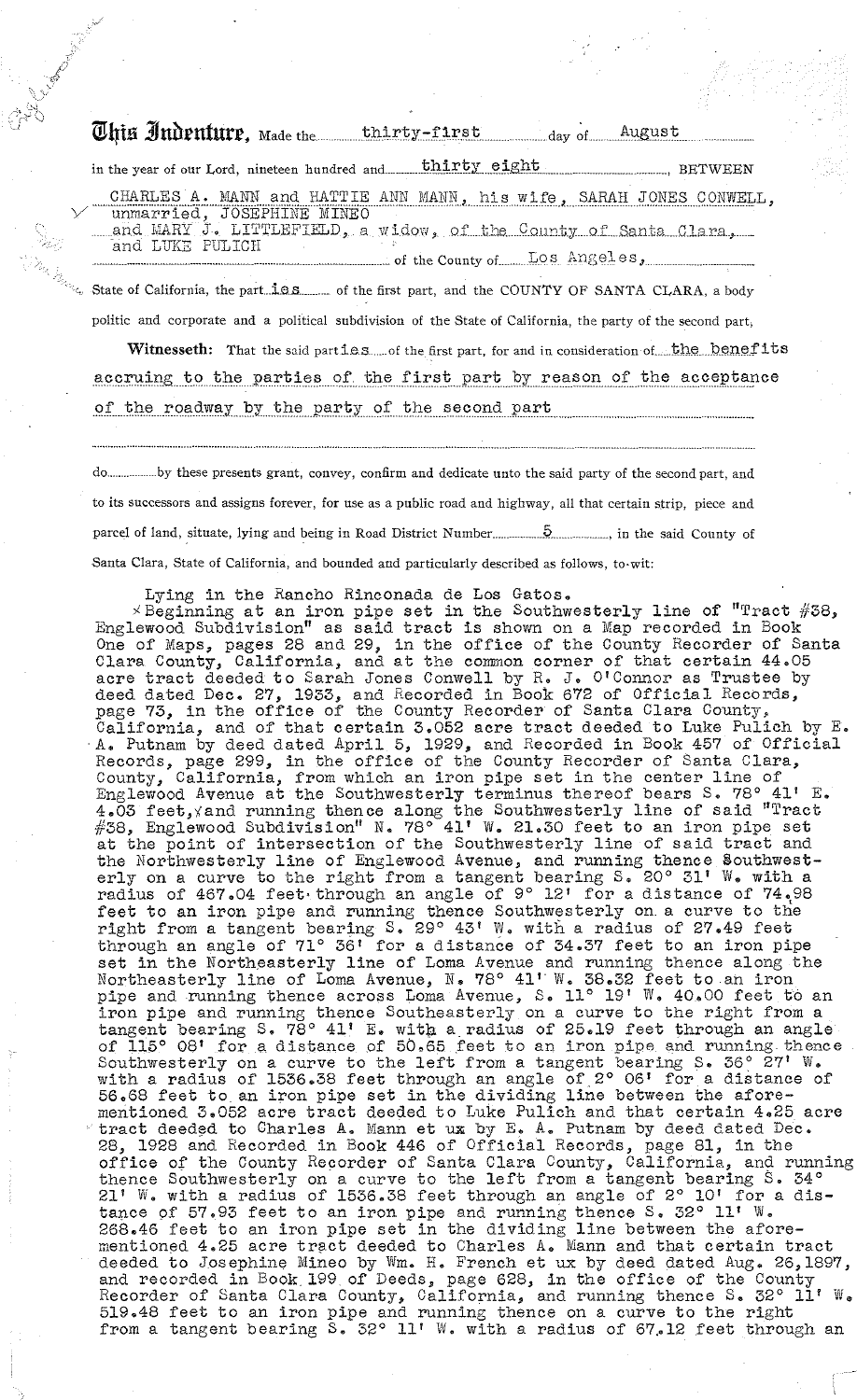angle of 73° 22' for a distance of 86.03 feet to an iron pipe and runnihg thence S. 15° 33' W. 10.00 feet to a point on the Northeasterly line of Kennedy Road and running thence along the Northeasterly line of Kennedy Road S. 74° 27' E. 67.88 feet to the most Southerly corner of the aforementioned tract deeded to Josephine Mineo and running thence S. 32° **11'**  W. 20.87 feetXto a bolt set in the center line of Kennedy Road at the *Lead* most Westerly corner of the aforementioned 44.05 acre tract deeded to the Sarah Jones Conwell, and running thence along the center line of Kennedy Road, S. 74° 27' E. 70.27 feet, and running thence N. 15° 33' E. 30.00 feet and running thence Northwesterly on a curve to the right from a tangent bearing  $N$ . 74° 27' W. with a radius of 22.35 feet through an angle of 106° 38' fqr a distance of 41.57 feet to an iron pipe and running thence N. 32° **11'** E. 793.00 feet to an iron pipe and running thence Northeasterly on a curve to the right from a tangent bearing N. 32° **11' E.** with a radius of 14,86.38 feet through an angle of 5° 40' for a distance of 147.00 feet to an iron pipe and running thence Northeasterly on a curve to the left to an iron pipe and running thence Northeasterly on a curve to the left from a tangent bearing N. 37° 51' E. with a radius of 517.04 feet through an angle of  $17^{\circ}$  20' for a distance of 156.42 feet to an iron pipe and running thence **N.** 20° **31'** E. 8.10 feet to an iron pipe set at the point of intersection of the Southwesterly line of the aforementioned "Tract #38, Englewood Subdivision" and the Southeasterly line of Englewood Avenue and running thence along the Southwesterly line of said "Tract  $#38$ , Englewood Subdivision" N. 78° 41' W. 29.36 feet to the place of beginning.x Courses true, Magnetic Variation 18° 00' East. '

,.

-, ,~,

~- --~--- .~------~--~-- ------------\_ ..

•

f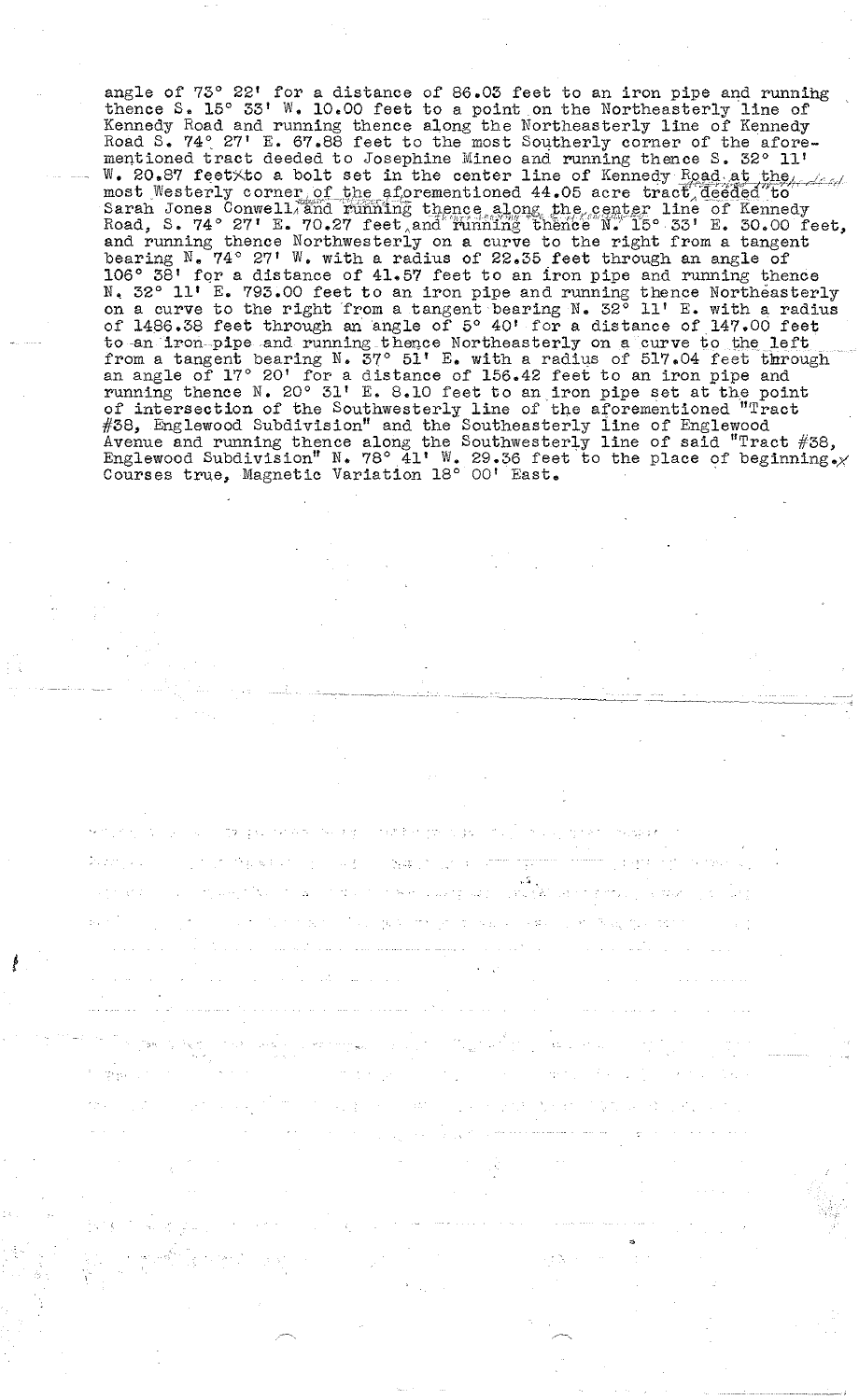| <b>State of California.</b> | -SS.                                                                                               |
|-----------------------------|----------------------------------------------------------------------------------------------------|
| COUNTY OF LOS ANGELES       |                                                                                                    |
|                             | 6th day of September A.D., 19.38. before mc,<br>$\mathfrak{D}$ n this<br>Julius Pollock            |
|                             | a Notary Public in and for said County and State, personally appeared<br>Luke Pulich, a single man |
|                             |                                                                                                    |
|                             |                                                                                                    |
|                             | to be the person whose name  subscribed to the within                                              |
|                             | Instrument, and acknowledged to me that he executed the same                                       |
|                             | In Ulitness Ulbereof, I have hereunto set my hand and affixed my                                   |
|                             | official seal the day and year in this certificate first above written.                            |
|                             |                                                                                                    |
|                             |                                                                                                    |
|                             | Notary Public in and for said County and State.<br>ACKNOWLEDGMENT-GENERAL-WOLCOTTS FORM 232        |

Thereupon on motion it is resolved and ordered that the above deed be accepted and the clerk disc and to place the same of record in the County Recorder's Office, Proceed ing of the Board of Supervisors

Jelerk Frank W. Hogan by R. L. Norton, Dep

To Have and to Hold all and singular the said premises, together with the appurtenances, unto the said party of the second part, and to its successors and assigns forever, for use as a public highway.

In Witness Whereof, the said part  $\frac{1 \text{ es}}{1 \text{ es}}$  of the first part have hereunto setthe in hand

the day and year first above written.

Q

State of California, County of Santa Clara.

 $\langle$  ss.

of Santa Clara the day and year in this certificate first above written.

 $17th.$ September On this\_  $day \text{ of }$ ..., A. D. nineteen hundred and <u>: E.H.Rounds</u>  $\pmb{\Lambda}$  , before me, . ...., a Notary Public in and for said County of Santa Clara, residing therein, duly commissioned and sworn, personally appeared

CHARLES A. MANN and HATTIE ANN MANN, his wife, SARAH JONES CONWELL, JOSEPHINE MINEO

are subscribed to the within instrument, and known to me to be the person...S......whose nameS...... acknowledged that .... t he ... y ..... executed the same.

In Witness Whereof, I have hereunto set my hand and affixed my Official Seal, in the said County

Notary Public in and for the County of Santa Clara, State of California.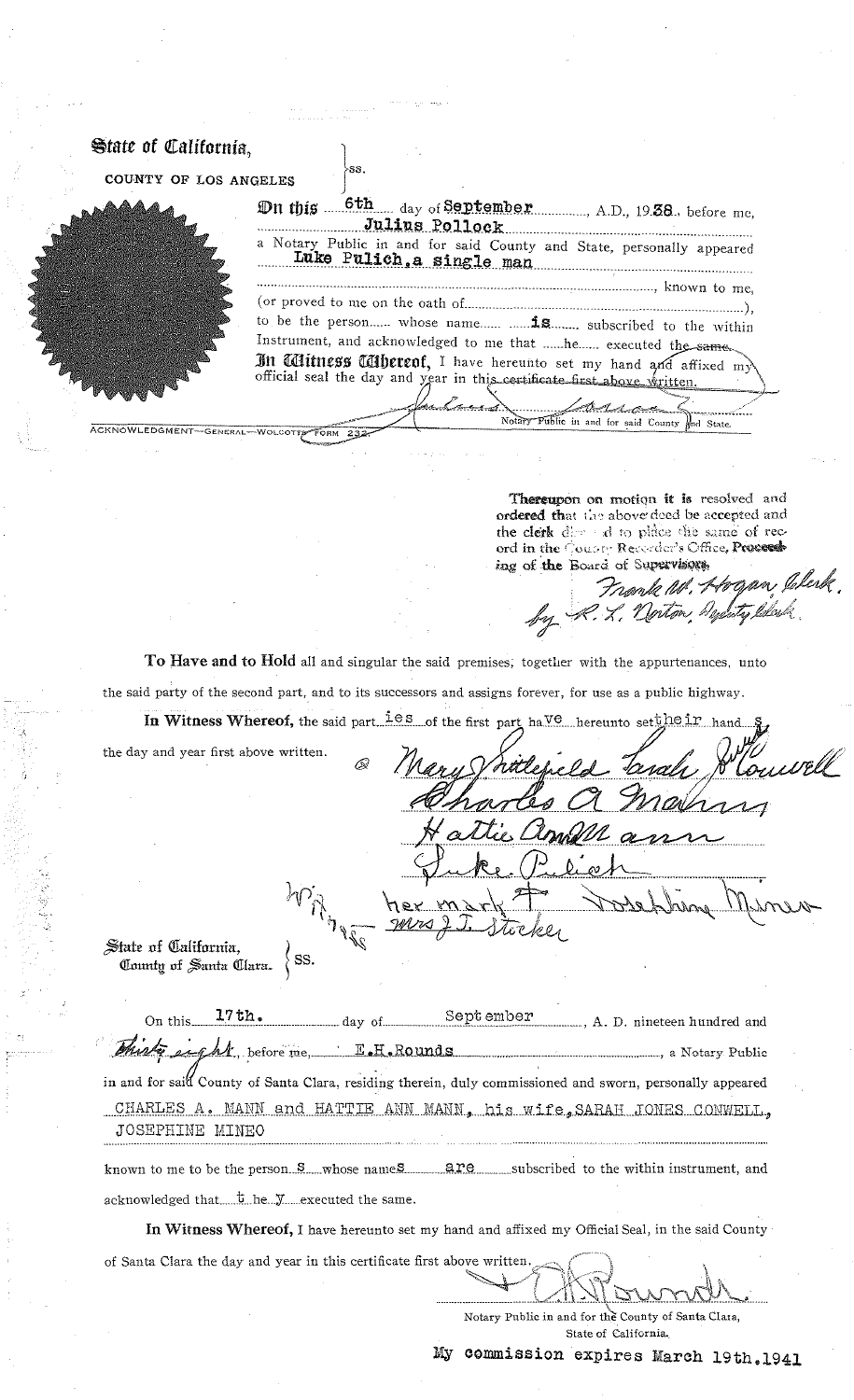$\frac{2}{47}$  1300 142398  $55428$ DEED FOR ROAD Road District No. 2000 CHARLES A. MANN et al  $TO \sim$ County of Santa Clara. Dated August 31, 19.38 Recorded at the Request of PROGRAM **ERANTOR** GRANTER PAGES in Boomer of of Décasy ware. Myd for Board of the Request of o'clock **GRANTER** et sea. at The Since of Capital Clara County, **Deputy Regarded** ?] L s  $\rightarrow$  Deputy. 77 O. N. 20180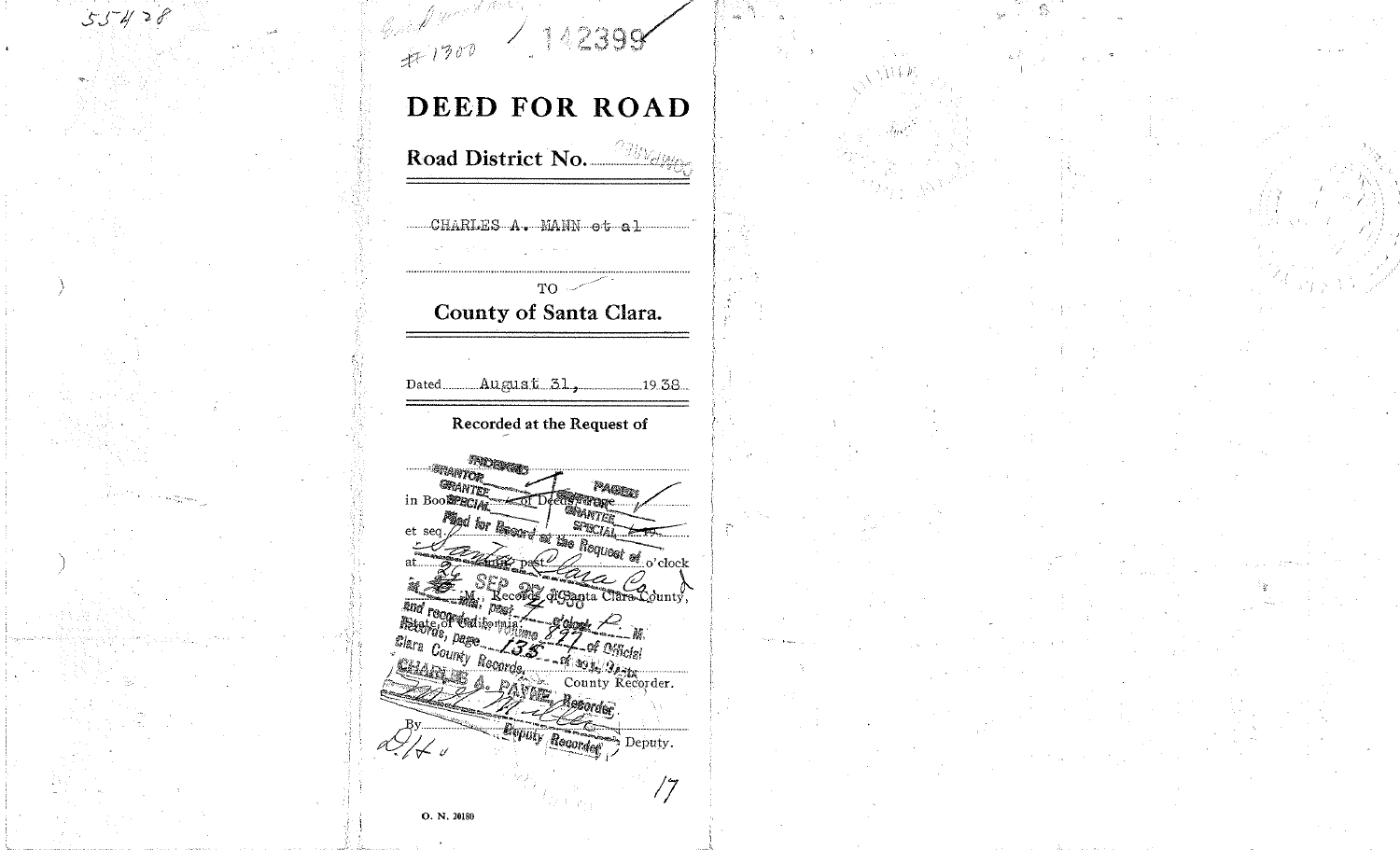Deed of Partial Reconomiance

# Know All Men by These Presents:

Win March 1902.

SARAH JONES CONWELL, unmarried,

CORPORATION OF AMERICA, a corporation, manufacturer and contraction

as Trustee for BANK OF AMERICA NATIONAL TRUST AND SAVINGS ASSOCIATION, a national banking association,  $\frac{\text{APR11}}{1}$ .  $\frac{1}{2}$ .  $\frac{38}{1}$ . 19.38..., in

State of California, in.......Volume 869 communications of Official Records Page 250et seq.; and

Willettas, CORPORATION OF AMERICA is now the Trustee under said Deed of Trust; and

Wiltersas, pursuant to the terms of said Deed of Trust, the CORPORATION OF AMERICA has been requested to execute a partial reconveyance, and is authorized to reconvey the real property hereinafter described, conveyed to it by said Deed of Trust;

form, Therefore, said CORPORATION OF AMERICA, a corporation, as Trustee, does hereby remise, grant, release and reconvey to the person or persons legally entitled thereto all of the estate and interest derived by it through or under said Deed of Trust, in and to the following described portion of the premises therein described, to-wit:

(Description)<br>All that certain real property situate in the County of Santa Clara,<br>State of California, described as follows:

resolved and<br>a necepted and<br>a none of rev and the M. Molow Molow Wesley be BEGINNING at an iron pipe set in the Southwesterly line of Tract No. 38, Englewood Subdivision, as shown on the map filed for record in<br>the County Recorder's Office of Santa Clara County, State of Cali-<br>fornia, in Volume 1 of Maps, at pages 28 and 29, and at the common<br>corner of that certai corner of that certain 44.05 acre tract described in the frustee's<br>Deed to Sarah Jones Conwell by R. J. O'Connor, as trustee, dated<br>December 27, 1933, in Volume 672 of Official Records, at page 73,<br>Records of Santa Clara C ar it is resolved<br>called the same<br>from the same<br>called along f Santa Clara County, from which an iron pipe set in the center line of Englewood Avenue at the Southwesterly terminus thereof, bears<br>South 78° 41' East 4.03 feet; thence running from said point of<br>beginning and along the Northwesterly line of the 44.05 acre tract  $\frac{1}{2} \frac{1}{\sqrt{2}} \frac{1}{\sqrt{2}}$ described in the Deed to Conwell above referred to, South 32° 11'  $\begin{array}{c} \text{macro} \\ \text{above} \\ \text{above} \\ \text{below} \\ \end{array}$ West 1163.11 feet to a bolt set in the center line of Kennedy Road<br>at the most Westerly corner of the aforementioned 44.05 acre tract<br>described in the Deed to Sarah Jones Conwell above referred to; and running thence along the center line of Kennedy Road, South 74° 5 and running thence along the center line of Kennedy Road, South 74° 5 27' East 70.27 feet; thence leaving the center line of Kennedy Road and running N  $\frac{1}{2}$ <br>  $\frac{1}{2}$ <br>  $\frac{1}{2}$ <br>  $\frac{1}{2}$ <br>  $\frac{1}{2}$ <br>  $\frac{1}{2}$ <br>  $\frac{1}{2}$ <br>  $\frac{1}{2}$ <br>  $\frac{1}{2}$ <br>  $\frac{1}{2}$ <br>  $\frac{1}{2}$ <br>  $\frac{1}{2}$ <br>  $\frac{1}{2}$ <br>  $\frac{1}{2}$ <br>  $\frac{1}{2}$ <br>  $\frac{1}{2}$ <br>  $\frac{1}{2}$ <br>  $\frac{1}{2}$ <br>  $\frac{1}{2}$ <br>  $\frac{1}{2}$ <br> North 32° 11' East 793.00 feet to an iron pipe and running thence Northeasterly on a curve to the right from a tangent bearing North 32° 11' East with a radius of 1486.38 feet through an angle of 5°

piace

 $\frac{Z}{Z}$ 

40' for a distance of 147.00 feet to an iron pipe and running thence Northeasterly on a curve to the left from a tangent bearing North 37° 51' East with a radius of 517.04 feet through an angle of 17° 20' for a distance of 156.42 feet to an iron pipe and<br>running thence North 20° 31' East 8.10 feet to an iron pipe set<br>at the point of intersection of the Southwesterly line of the aforementioned "Tract #38, Englewood Subdivision" and the Southeasterly line of Englewood Avenue; and running thence along the Southwest-<br>erly line of said "Tract #38, Englewood Subdivision" North 78° 41'<br>West 29.36 feet to the place of beginning.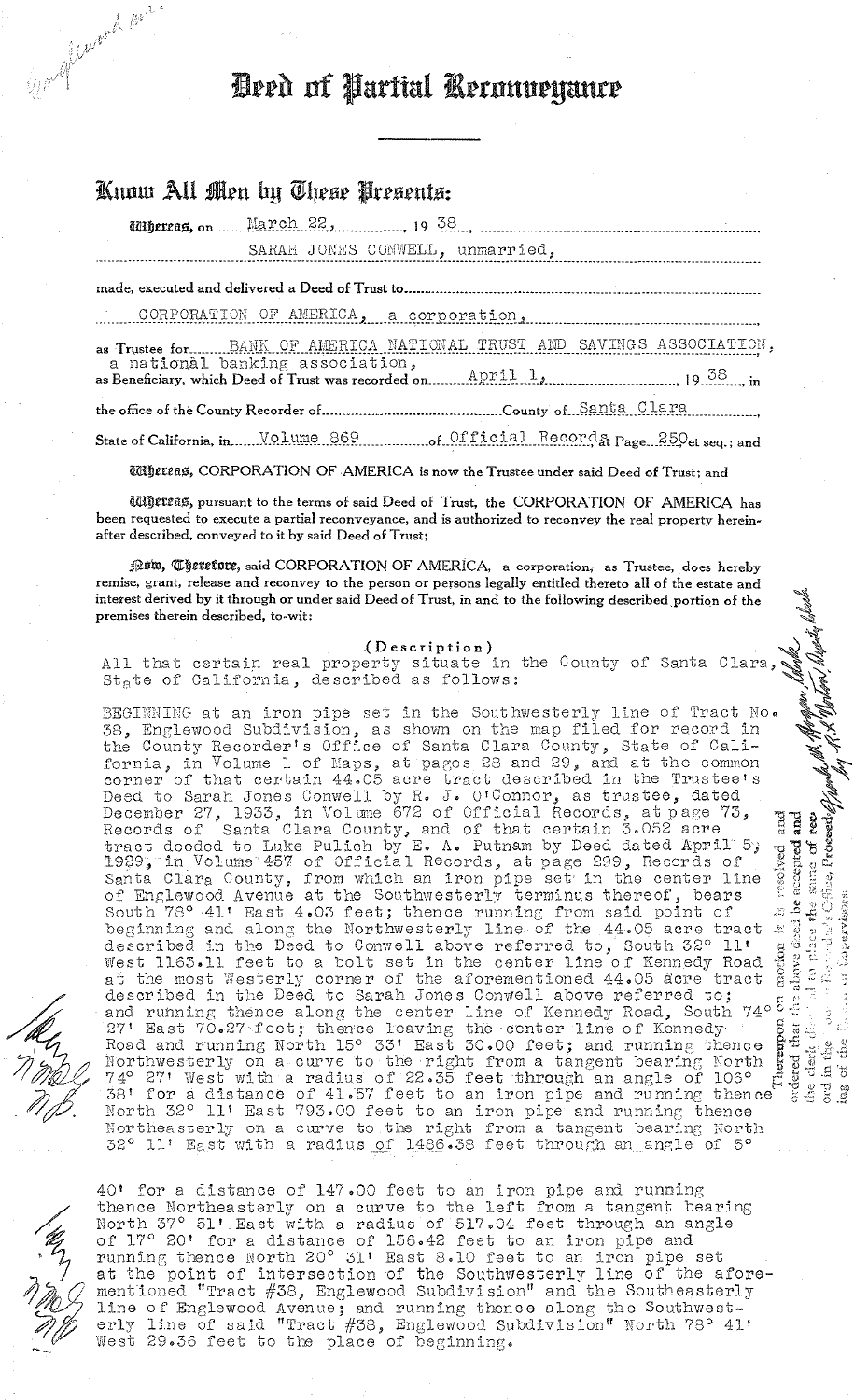## STATE OF CALIFORNIA,

 $\sqrt{\frac{1}{2}}$  .

 $\sim$  $\frac{1}{\sqrt{2}}$  ,  $\frac{1}{2}$ 

 $\frac{\mathbb{Z}}{\mathbb{E}}$  ,  $\frac{\mathbb{Z}}{\mathbb{E}}$  ,  $\frac{\mathbb{Z}}{\mathbb{E}}$  ,  $\frac{\mathbb{Z}}{\mathbb{E}}$  ,  $\frac{\mathbb{Z}}{\mathbb{E}}$  $\begin{array}{c} \begin{array}{c} \text{out} \ \text{in} \ \text{in} \end{array} \ \end{array}$  $\left\| \mathbf{H} \right\|$   $\leqslant$   $\frac{1}{2}$   $\left\| \mathbf{H} \right\|$ 

 $\frac{1}{\sqrt{\frac{2}{N}}}\sum_{\substack{\text{N=111} \text{of } \text{N=11}}}$ 

 $\begin{array}{c} \text{III} \ \text{D} \ \text{D} \ \text{D} \ \text{D} \ \text{D} \ \text{D} \ \text{D} \ \text{D} \ \text{D} \ \text{D} \ \text{D} \ \text{D} \ \text{D} \ \text{D} \ \text{D} \ \text{D} \ \text{D} \ \text{D} \ \text{D} \ \text{D} \ \text{D} \ \text{D} \ \text{D} \ \text{D} \ \text{D} \ \text{D} \ \text{D} \ \text{D} \ \text{D} \ \text{D} \ \text{D} \ \text{D} \ \text{D} \ \text{D} \ \text{$ 

/

 $1.1 \times 10^{-10}$  $\left.\tilde{\mathbf{F}}\right|_{\bigcirc}\diagup\diagup\mathbb{Z}$ -, - ,/~~;;}) ,

 $\sqrt{\frac{1}{2}}$  of  $\frac{1}{2}$  of  $\frac{1}{2}$ I**f Partitil A**<br>RPORATION OI<br>a corporation<br>TO THI<br>r Persons Legall  $\left\| \begin{array}{ccc} \displaystyle\prod_{a\in\mathbb{N}}\mathbb{R}^n \ \mathbb{R}^n \end{array} \right\|_{\mathbb{R}^n}$ 

 $\frac{1}{\sqrt{2}}$  .  $\frac{1}{\sqrt{2}}$ 

ereto<br>|<br>|

~II 0-:

**oP:** w, .... , OJ,

*i*

 $\bigwedge^4$ 

/'~,

~",-, ), *",,-r'"* ,.-".~~\_/ .~t--'\$' )d!

tt.<br>T

....Sept.

 $\frac{1}{2}$ 

 $\Xi^{\parallel}$ 

Conwell

# **Example 21 County of Santa Clara**  $\int$ <sup>ss.</sup> On this 21st 21st 21st Sept on Berther ...  $\frac{1}{2}$  ...  $\frac{1}{2}$  ...  $\frac{1}{2}$  ...  $\frac{1}{2}$  ...  $\frac{1}{2}$  ...  $\frac{1}{2}$  ...  $\frac{1}{2}$  ...  $\frac{1}{2}$  ...  $\frac{1}{2}$  ...  $\frac{1}{2}$  ...  $\frac{1}{2}$  ...  $\frac{1}{2}$  ...  $\frac{1}{2}$  .

one thousand nine hundred and  $\frac{\text{thirry-eight}}{\text{thirr.y-eight}}$  , before me ....... Neal McGrady ................

a Notary Public in and for said County and State, and residing therein, duly commissioned and sworn,

personally appeared  $\ldots$   $\ldots$   $\ldots$  Mabie ...  $\ldots$  ...  $\ldots$  ...  $\ldots$  an officer to-wit :  $\ldots$  Manager of the BANK OF AMERICA NATIONAL TRUST AND SAVINGS ASSOCIATION, and ex-officio agent of CORPORATION OF AMERICA, a corporation, known to me to be the person who executed the within instrument on behalf of CORPORATION OF AMERICA, a corporation, therein named, and acknowledged to me that said CORPORATION OF AMERICA, a corporation, executed the same.

In CHIIIness CHIIereof, I have hereunto set my hand and affixed my official seal, the day and year **first hereinabove written.** 

s; e tee :::>

 $\mathbf{g}$   $\mathbf{g}$   $\mathbf{g}$   $\mathbf{g}$ 

 $a^2$ 

\_ ,'0'" l'ccfc' ,t;E"" c~ 5 | , 5º **1 19** <sup>1</sup>,,~ ~\ 'is sf §' I: il :s 'Zji 194 <I> Il<: • Ql.\J

 $\frac{1}{2}$   $\frac{1}{2}$   $\frac{1}{2}$   $\frac{1}{2}$   $\frac{1}{2}$ '~'c i ,'" **,a..** ~c' ~ l ~J 0 l \_ \)a! . j \$,

 $1 - 7 = 8$  $\mathbb{E}\left[\mathbb{E}\left[\mathbb{E}\left[\mathbb{E}\left[\mathbb{E}\left[\mathbb{E}\left[\mathbb{E}\left[\mathbb{E}\left[\mathbb{E}\left[\mathbb{E}\left[\mathbb{E}\left[\mathbb{E}\left[\mathbb{E}\left[\mathbb{E}\left[\mathbb{E}\left[\mathbb{E}\left[\mathbb{E}\left[\mathbb{E}\left[\mathbb{E}\left[\mathbb{E}\left[\mathbb{E}\left[\mathbb{E}\left[\mathbb{E}\left[\mathbb{E}\left[\mathbb{E}\left[\mathbb{E}\left[\mathbb{E}\left[\mathbb{E}\left[\mathbb{E}\left[\mathbb{E}\left[\mathbb{E}\left[\math$ \_,..- , '~'~ ..E ~ \ E I ~ 0 0.. ~ 0 ~ . **tt:O=** ~ -c\_ **I ......... \ C) 00",** U:o.i\, *\_ Oz* \:. \_\_ -\" --l 'J, tZ'-O

 $\frac{1}{\frac{1}{2} \cdot 1} \cdot \frac{1}{\frac{1}{2} \cdot 1} \cdot \frac{1}{\frac{1}{2} \cdot 1} \cdot \frac{1}{\frac{1}{2} \cdot 1} \cdot \frac{1}{\frac{1}{2} \cdot 1} \cdot \frac{1}{\frac{1}{2} \cdot 1} \cdot \frac{1}{\frac{1}{2} \cdot 1} \cdot \frac{1}{\frac{1}{2} \cdot 1} \cdot \frac{1}{\frac{1}{2} \cdot 1} \cdot \frac{1}{\frac{1}{2} \cdot 1} \cdot \frac{1}{\frac{1}{2} \cdot 1} \cdot \frac{1}{\frac{1}{2$ 

 $\begin{equation*} \begin{equation*} \begin{bmatrix} \mathbf{1} & \mathbf{1} & \mathbf{1} & \mathbf{1} & \mathbf{1} & \mathbf{1} & \mathbf{1} & \mathbf{1} & \mathbf{1} & \mathbf{1} & \mathbf{1} & \mathbf{1} & \mathbf{1} & \mathbf{1} & \mathbf{1} & \mathbf{1} & \mathbf{1} & \mathbf{1} & \mathbf{1} & \mathbf{1} & \mathbf{1} & \mathbf{1} & \mathbf{1} & \mathbf{1} & \mathbf{1} & \mathbf{1} & \mathbf{1} & \mathbf{1} & \mathbf{$ 

--~,

 $\frac{1}{\frac{1}{2}}$  :  $\frac{1}{2}$   $\frac{1}{2}$   $\frac{1}{2}$   $\frac{1}{2}$   $\frac{1}{2}$ 

.--- ",-,,--" --I

'J

II

 $\bf{H}$ 

81 2.37<br>.  $\frac{1}{\sqrt{2}}$ 

Notary Public in and for the..........

County of \_\_\_\_\_\_\_\_\_\_\_\_ .... §g.n~.~ ... Q.l~.:r.~ ....... . State of California. . ..... ,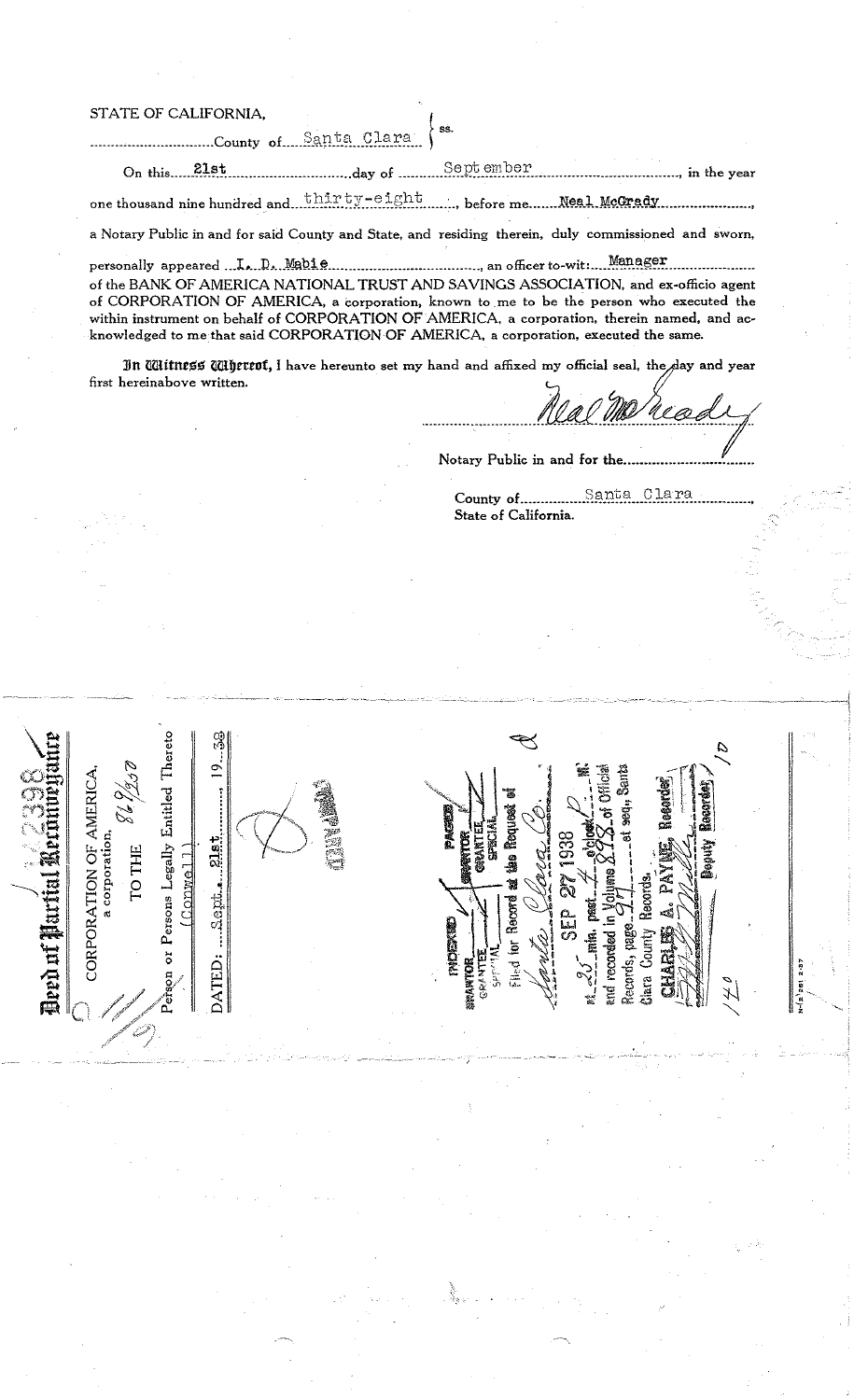# Deed of Partial Reconveyance

# Know All Men by These Presents:

Support of Currence

**Ultercas, on........ March. 22, 19.38.** 

SARAH JONES CONWELL, unmarried,

e, executed and delivered a Deed of Ti

CORPORATION OF AMERICA corporation.

NATIONAL TRUST AND SAVINGS ASSOCIATION  $19^{38}$  in

....County of Santa Clara the office of the County Recorder of..............

State of California, in. Volume 869 State of Official Records Page 250et seq.; and

**Miljetras, CORPORATION OF AMERICA** is now the Trustee under said Deed of Trust; and

*IIIIpereas, pursuant to the terms of said Deed of Trust, the CORPORATION OF AMERICA has* en requested to execute a partial reconveyance, and is authorized to reconvey the real property hereinafter described, conveyed to it by said Deed of Trust;

filom, Cherefore, said CORPORATION OF AMERICA, a corporation, as Trustee, does hereby remise, grant, release and reconvey to the person or persons legally entitled thereto all of the estate and interest derived by it through or under said Deed of Trust, in and to the following described portion of the premises therein described, to-wit:

(Description)<br>All that certain real property situate in the County of Santa Clara,<br>State of California, described as follows:

BEGINNING at an iron pipe set in the Southwesterly line of Tract No.<br>38, Englewood Subduristing, as shown on the map filed for record in<br>58. Englewood Subduristing, as shown on the map filed for record in<br>the County Record all chove referred to, South 32° 11'

In Ultiment Ultreest, said CORPORATION OF AMERICA, a corporation, has caused these

By.

presents to be executed by an officer, to with the same of the BANK OF AMERICA NATIONAL TRUST AND SAVINGS ASSOCIATION and ex-officion agent of the said CORPORATION OF AMERICA, a corporation, by virtue of a resolution of it of Directors, heretofore recorded in the aforesaid County. CORPORATION OF AMERICA, a corporation,

Some to a stable of the sta

j.j

<sup>av</sup> pos

l Tenggal<br>Salah Barat

'ਤੇ ਸ਼ੁਕੀ ... i matake pres

 $\mathbb{R}^{n+1}_{\infty}$ 

مدينيان والإرد n se arab

DATED. September  $\mathcal{V}$  | - 1938

Its Agent. a tika

Trustee

 $635\%$ 

2008年1月12

**ALC** ह,ह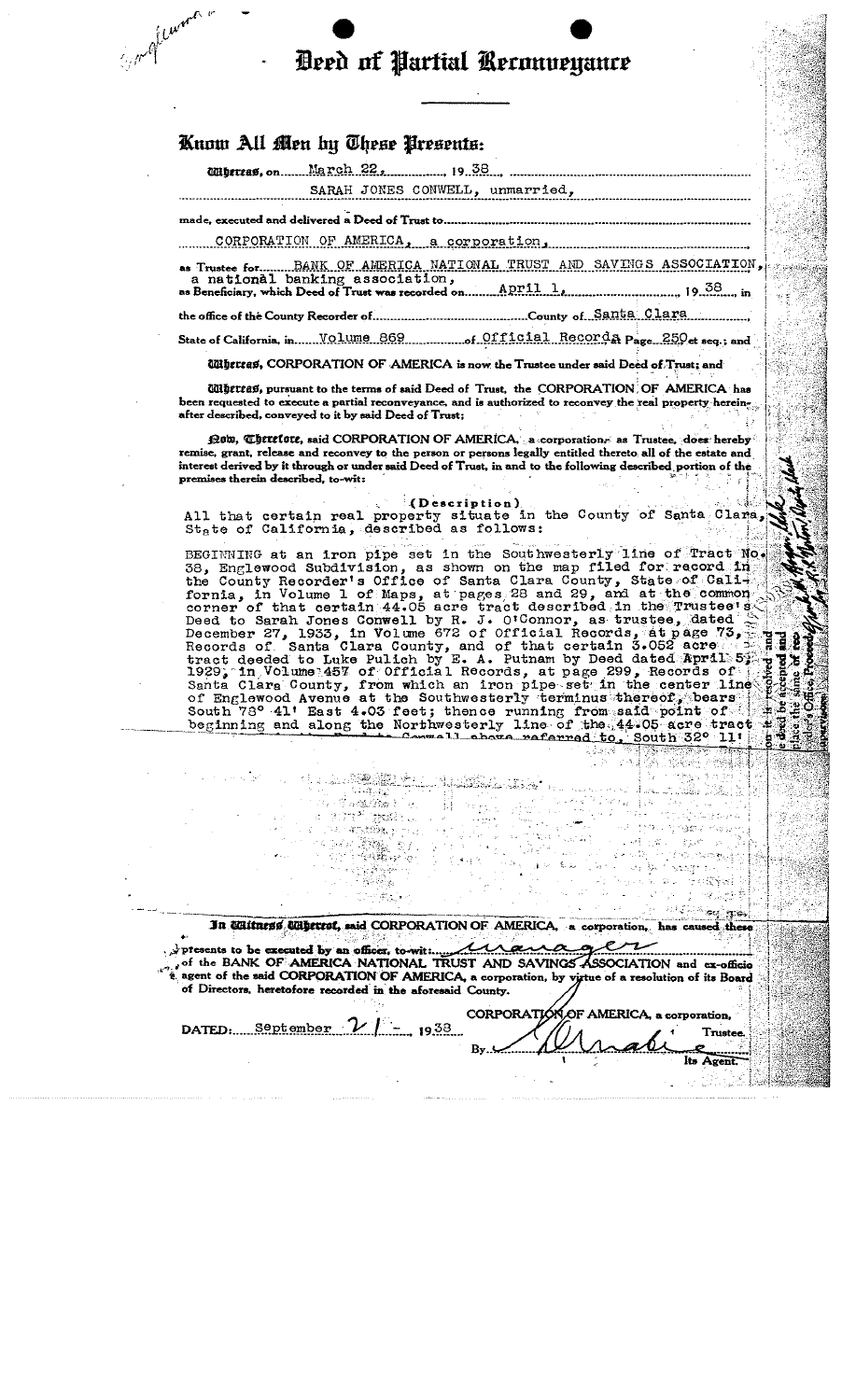**To the Honorable Board of Supervisors of Santa Clara County, California,** 

# GENTLEMEN:

Your Committee, to whom was referred the Petition of....

Engelwood Avenue

to accept  $\frac{1}{\sqrt{1-\frac{1}{2}}\sqrt{1-\frac{1}{2}}\sqrt{1-\frac{1}{2}}\sqrt{1-\frac{1}{2}}\sqrt{1-\frac{1}{2}}\sqrt{1-\frac{1}{2}}\sqrt{1-\frac{1}{2}}\sqrt{1-\frac{1}{2}}\sqrt{1-\frac{1}{2}}\sqrt{1-\frac{1}{2}}\sqrt{1-\frac{1}{2}}\sqrt{1-\frac{1}{2}}\sqrt{1-\frac{1}{2}}\sqrt{1-\frac{1}{2}}\sqrt{1-\frac{1}{2}}\sqrt{1-\frac{1}{2}}\sqrt{1-\frac{1}{2}}\sqrt{1-\frac{1}{2}}\sqrt{1-\frac{$ 

ņ.

 $\epsilon_{\rm m}$ 

and to declare the same to be a Public County Road, respectfully reports:

I have examined into the matter and find that the said\_Engelwood Avenue

---------------------- -- ~-------------------

has been regularly dedicated to public use as a highway by a map thereof, with a formal deed of dedication endorsed thereon, which said map is on file and of record in the office of the County Recorder of Santa Clara County, California, in Map Book  $\frac{1}{2}$ , at page  $\frac{28}{6}$   $\frac{8}{29}$ , of the records of said county \_\_ ~~\_~\_~~ \_\_\_ ~~~ \_\_ ~~~~~\_~~~\_~~~\_

I further find that said proposed road is a public necessity.

I would therefore recommend that said \_\_\_\_\_Engelwood Avenue

 $\frac{1}{\sqrt{2\pi}}$ , as the same is laid out and delineated on the map

herein before referred to, be accepted and declared to be a Public County Road\_\_

---------------

<u> - Januari 1999 - Januari 1999 - Januari 1999 - Januari 1999 - Januari 1999 - Januari 1999 - Januari 1999 - Januari 1999 - Januari 1999 - Januari 1999 - Januari 1999 - Januari 1999 - Januari 1999 - Januari 1999 - Januari </u>

Supervisor Dist. No...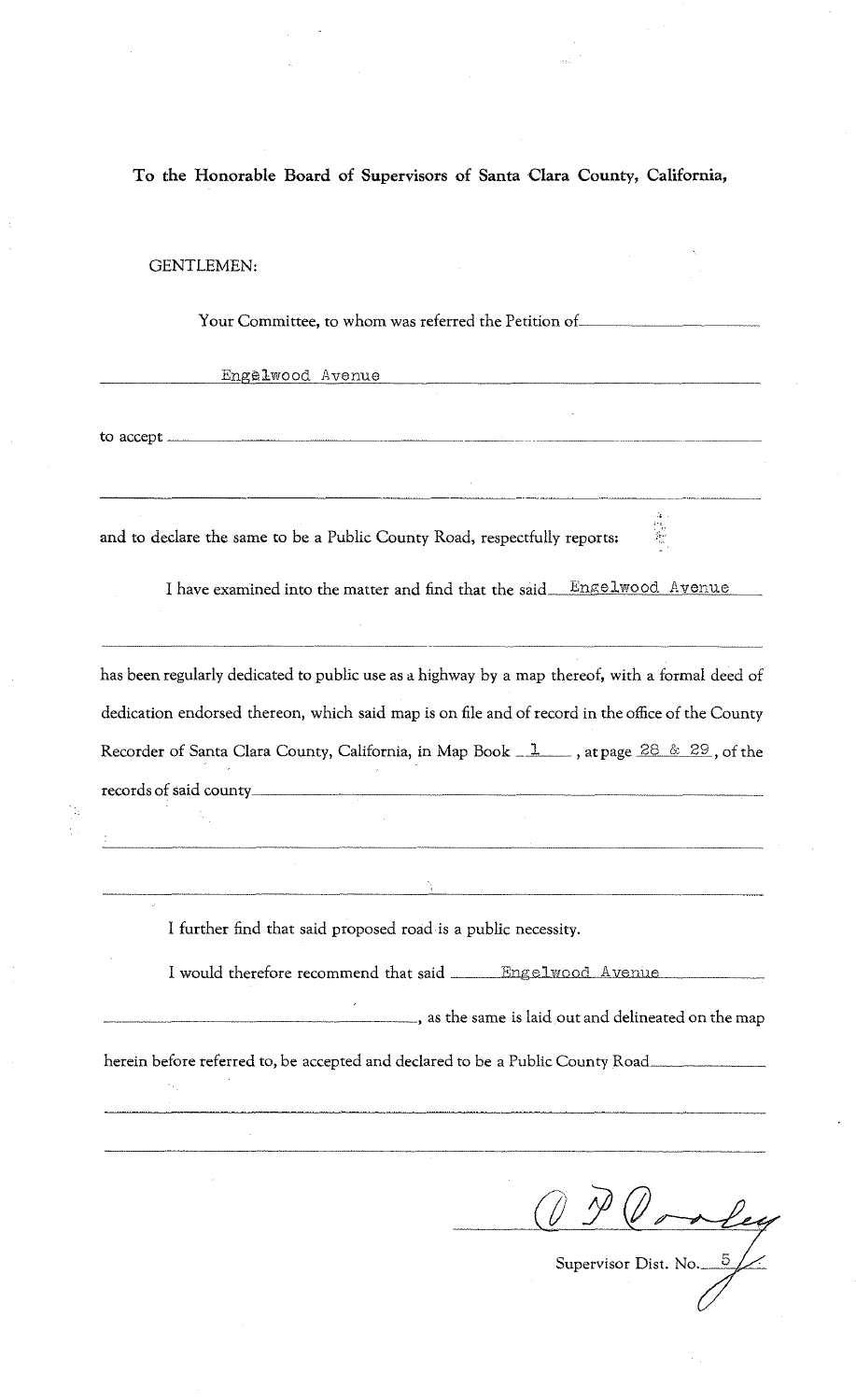Supervisor = 1711 1876 005 Petition of Filed スロフロヒー  $X_9$ . **September 19** TO ACCEPT  $9°619 - T00.$ **KRANA WA WASAN**<br>Herry Ward Ward  $\frac{1}{2}$ **COLE** /<br>Deputy Clerk. That Cours Ğ